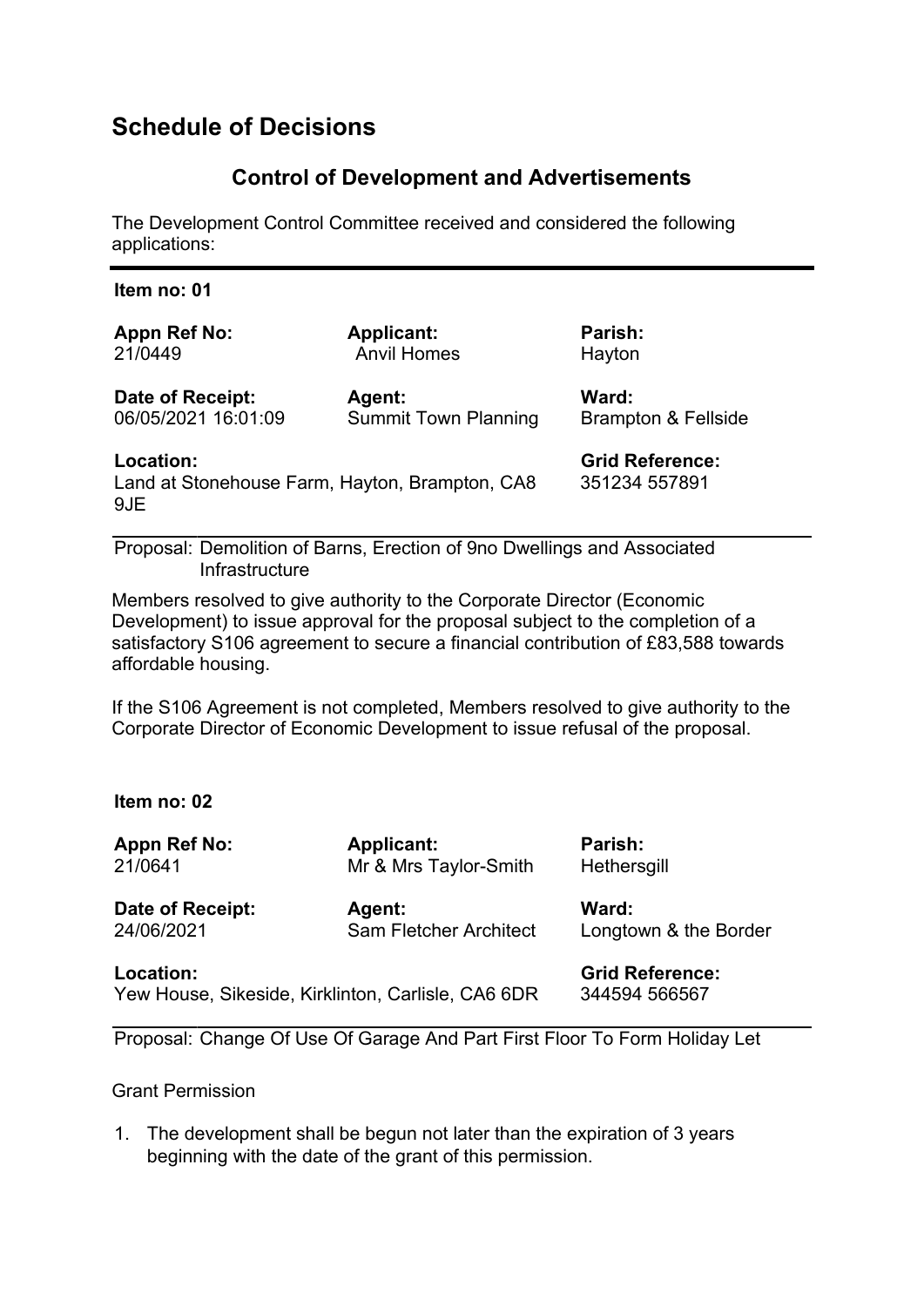- **Reason:** In accordance with the provisions of Section 91 of the Town and Country Planning Act 1990 (as amended by Section 51 of the Planning and Compulsory Purchase Act 2004).
- 2. The development shall be undertaken in strict accordance with the approved documents for this Planning Permission which comprise:
	- 1. the submitted planning application form;
	- 2. the Heritage and Planning Statement (Sam Fletcher Architect) received on 29 June 2021;
	- 3. drawing ref. 240-01 'Location and Block Plan', received on 24 June 2021;
	- 4. drawing ref. 240-02 'Ground Floor Plan as Existing', received on 24 June 2021;
	- 5. drawing ref. 240-03 'First Floor and Roof Plan as Existing', received on 24 June 2021;
	- 6. drawing ref. 240-04 'Elevations as Existing', received on 24 June 2021;
	- 7. drawing ref. 240-05 'Ground Floor Plan as Proposed', received on 24 June 2021;
	- 8. drawing ref. 240-06 'First Floor and Roof Plan as Proposed', received on 24 June 2021;
	- 9. Drawing ref. 240-07 'Elevations as Proposed', received on 24 June 2021;
	- 10. the Notice of Decision;
	- 11. any such variation as may subsequently be approved in writing by the Local Planning Authority.
	- **Reason**: To define the permission.
- 3. The unit of tourism accommodation as described in the planning permission shall be occupied only by bona fide holidaymakers, shall not be occupied for more than 4 successive weeks by any individual or group, and any such individual or group shall not occupy the unit as otherwise specified for more than 13 weeks in any calendar year.
	- **Reason:** To ensure that the development accords with Policy EC 10 of the Carlisle District Local Plan 2015-2030, which only offers support for bona fide tourism developments and not for permanent residential accommodation.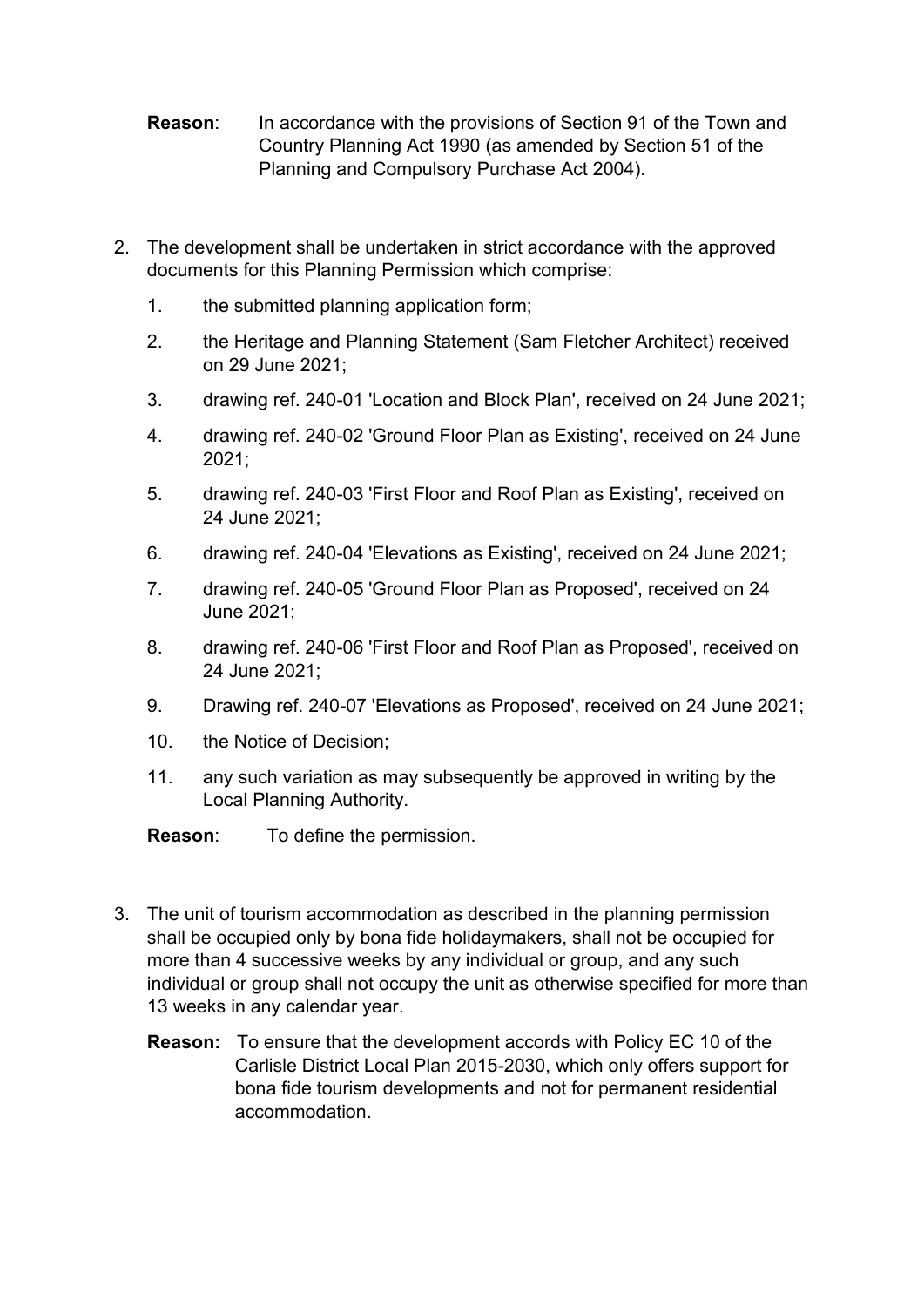- 4. The development/use hereby permitted shall be restricted to self-catering tourist accommodation only and shall not be occupied as permanent residential accommodation either independently or in association with the planning unit within which it is situated.
	- **Reason:** To ensure that the development accords with Policy EC 10 of the Carlisle District Local Plan 2015-2030, which only offers support for bona fide tourism developments and not for permanent residential accommodation.
- 5. Prior to the first occupation of the unit of holiday accommodation hereby approved, a management plan relating to the operation of the holiday unit, focussing on minimisation of disruption to private amenity of neighbouring residents, shall be submitted to, and approved in writing by the local planning authority. The development shall at all times thereafter be operated in strict accordance with the principles and specific actions agreed within the management plan.
	- **Reason:** To preserve the private amenity of adjacent occupiers, and to accord with Policies SP 6 and EC 11 of the Carlisle District Local Plan 2015-2030.
- 6. The development hereby approved shall be occupied only in direct connection with the dwelling known presently as Yew House, Sikeside, CA6 6DR, and shall at no time be sold off, let, occupied or otherwise disposed of in such a way that it becomes a separate planning unit.
	- **Reason:** To accord with Policy EC 11 of the Carlisle District Local Plan 2015-2030, insofar as the development is permitted on the basis that it is to be occupied only in connection with residency of Yew House, in order to remain compatible with the private residential character of the locale, and other residents' amenity at Sikeside.

## **Relevant Development Plan Policies**

#### **Item no: 03**

**Appn Ref No: Applicant: Parish:**  19/0244 **Citadel Estates Ltd** Burgh-by-Sands

**Date of Receipt: Agent: Agent:** Ward: **Ward:** 72/03/2019 11:00:46 Sam Greig Planning **Management** 

Sam Greig Planning Dalston & Burgh

**Location: Grid Reference:**  Land at field 3486, Monkhill Road, Moorhouse, 333336 556858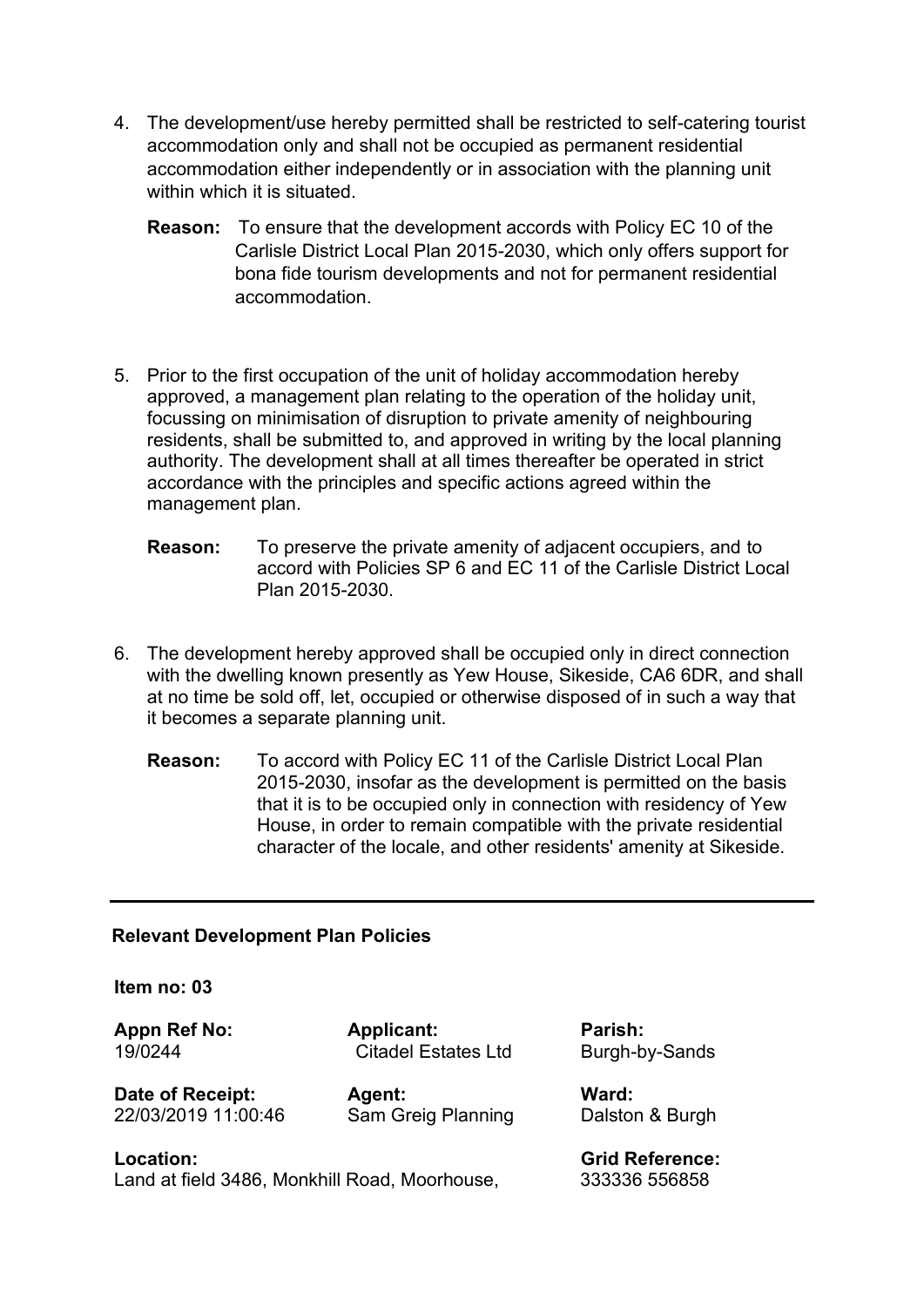**Carlisle** 

### Proposal: Erection Of 14no. Dwellings

The application Report was withdrawn from discussion at the meeting in order to consider issues raised relating to various aspects of the content. The application will be the subject of an additional Report at a future meeting of the Committee.

#### **Item no: 04**

| Appn Ref No:<br>21/0768        | <b>Applicant:</b><br>Mr Bobby Gibson | Parish:<br><b>Stanwix Rural</b> |
|--------------------------------|--------------------------------------|---------------------------------|
| Date of Receipt:<br>02/08/2021 | <b>Agent:</b>                        | Ward:<br>Stanwix & Houghton     |
| Location:                      |                                      | <b>Grid Reference:</b>          |

24 Hendersons Croft, Crosby on Eden, Carlisle, 344531 559482 CA6 4QU

Proposal: Erection Of First Floor Balcony To Rear Elevation (Retrospective)

The application Report was withdrawn from discussion at the meeting in order to allow the applicant to prepare and submit additional information for the Development Control Committee. The application will be the subject of an additional Report at a future meeting of the Committee.

#### **Item no: 05**

| Appn Ref No: | <b>Applicant:</b> | Parish: |
|--------------|-------------------|---------|
| 21/0867      | Mr Arnot          | Burgh-b |

Date of Receipt: Agent: **Ward:** Ward: 03/09/2021 10:00:09 DB3 architecture Dalston & Burgh

**Location: Grid Reference:**  Stoneleath, Burgh by Sands, Carlisle, CA5 6AX 332244 559031

Burgh-by-Sands

Proposal: Erection Of Single Storey Side Extension To Provide 1no. En Suite Bedroom & Widening Of Existing Vehicular Access

#### Grant Permission

- 1. The development shall be begun not later than the expiration of 3 years beginning with the date of the grant of this permission.
	- **Reason:** In accordance with the provisions of Section 91 of the Town and Country Planning Act 1990 (as amended by Section 51 of the Planning and Compulsory Purchase Act 2004).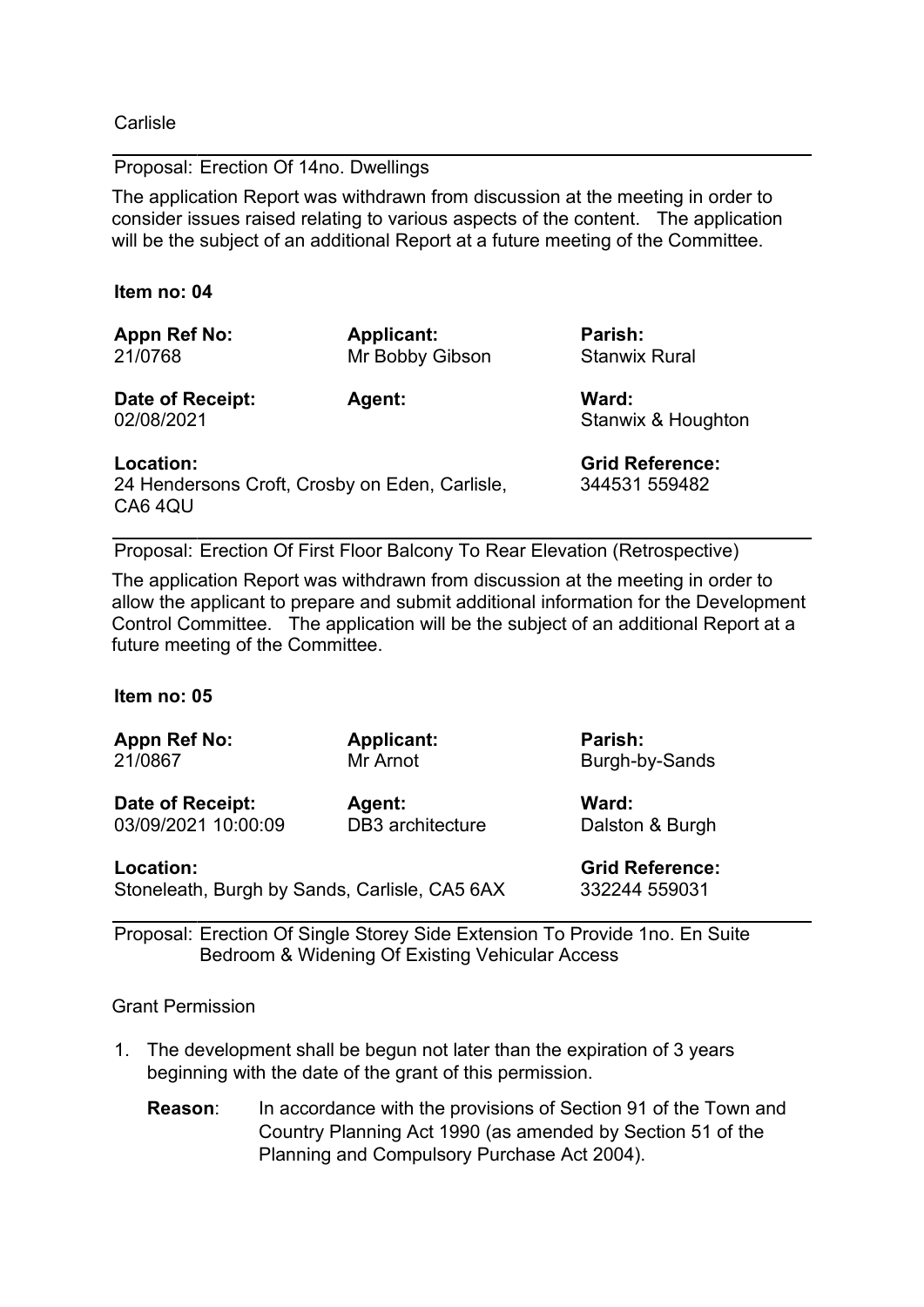2. The development shall be undertaken in strict accordance with the approved documents for this Planning Permission which comprise:

1. the submitted planning application form, other than where it refers to roof and external wall cladding materials;

- 2. drawing ref. 14810 DB3 B01 00 DR A 90.001 'Site Location Plan', received on 3 September 2021;
- 3. drawing ref. 14810 DB3 B01 00 DR A 90.002 'Existing Site Block Plan', received on 3 September 2021;
- 4. drawing ref. 14810 DB3 B01 00 DR A 90.003 'Proposed Site Block Plan', received on 3 September 2021;
- 5. drawing ref. 14810 DB3 XX GF DR A 20.002 (Revision F) 'Proposed Floor Plan and Elevations', received on 2 November 2021;
- 6. Design and Access Statement (Revision 02 DB3 Architecture), received on 2 November 2021;
- 7. the Notice of Decision;
- 8. any such variation as may subsequently be approved in writing by the Local Planning Authority.

**Reason**: To define the permission.

- 3. Notwithstanding the provisions of the Town and Country Planning (General Permitted Development) (England) Order 2015 (as amended) (or any Order revoking and/or re-enacting that Order) no windows, other than those shown on the approved plans shall at any time be placed in the west elevation of the extension hereby permitted without the grant of a separate planning permission from the local planning authority.
	- **Reason:** To safeguard the amenities of the adjoining premises from overlooking and loss of privacy, to accord with Policies SP 6 and HO 8 of the Carlisle District Local Plan 2015-2030.
- 4. Notwithstanding any description of materials in the application, prior to their use as part of the development hereby approved, full details of materials to be used externally on the extension shall be submitted to and approved in writing by the local planning authority. Such details shall include the type, colour and texture of the materials. The development shall then be undertaken in strict accordance with the approved details.

**Reason:** Satisfactory details of the external materials have not yet been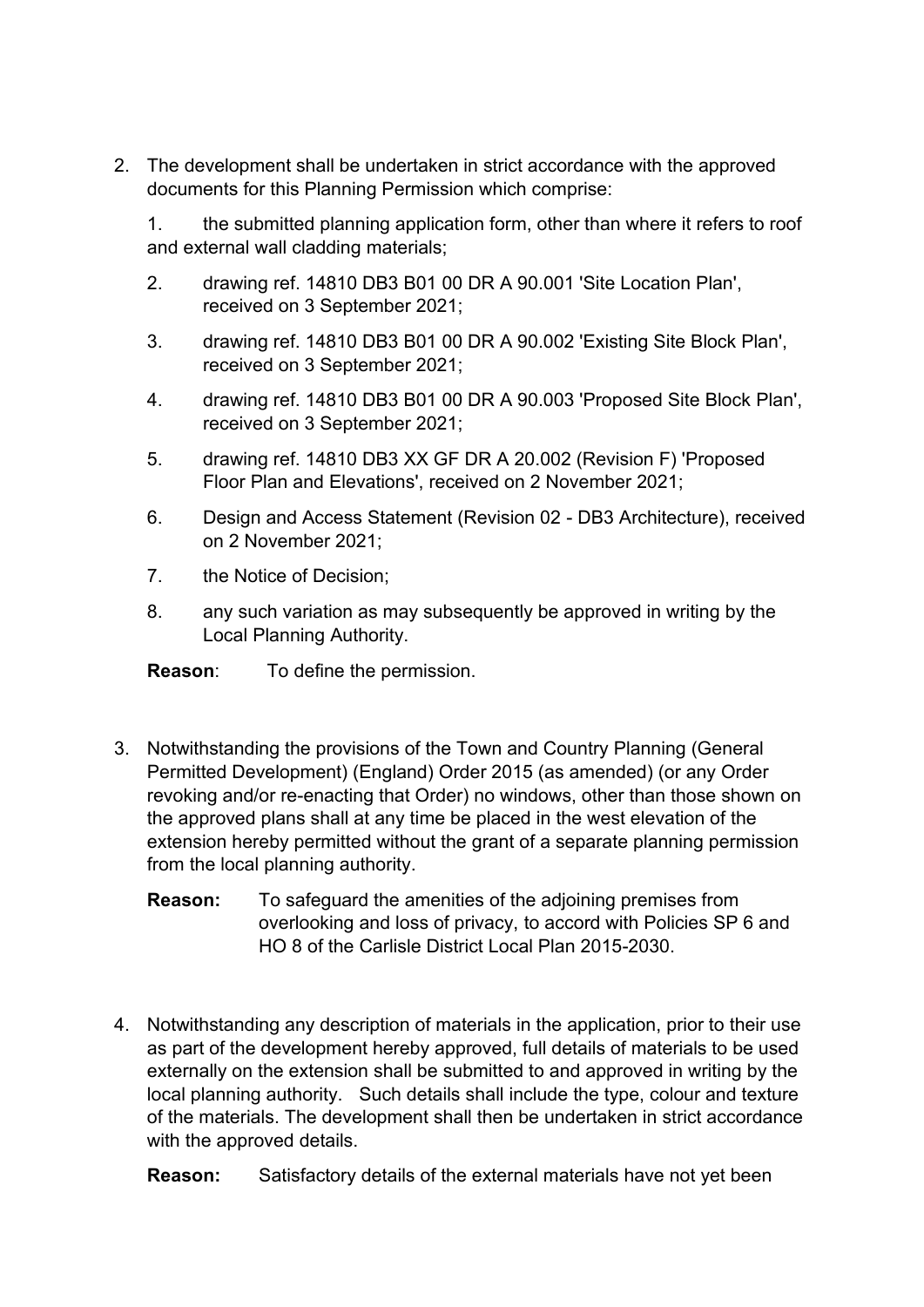provided, therefore further information is necessary to ensure that materials to be used are acceptable visually and harmonise with existing development, in accordance with Policies HE 7, SP 6 and HO 8 of the Carlisle District Local Plan 2015-2030.

- 5. Prior to commencement of the development hereby approved, details of all proposed foul and surface water drainage works shall be submitted to, and approved in writing by the local planning authority. The drainage works agreed in response to this condition shall be fully implemented and be operational prior to occupation of the extension.
	- **Reason:** In the absence of any clear information relating to drainage in connection to the application, and to ensure acceptable means of surface and foul water dispersal/disposal, to accord with Policies IP 6 and CC 5 of the Carlisle District Local Plan 2015-2030.

#### **Relevant Development Plan Policies**

#### **Item no: 06**

| <b>Appn Ref No:</b>                                                                                                                     | <b>Applicant:</b>  | Parish:              |
|-----------------------------------------------------------------------------------------------------------------------------------------|--------------------|----------------------|
| 21/0847                                                                                                                                 | Mr & Mrs Ormiston  | <b>Stanwix Rural</b> |
| Date of Receipt:                                                                                                                        | <b>Agent:</b>      | Ward:                |
| 26/08/2021                                                                                                                              | Sam Greig Planning | Stanwix & Houghton   |
| <b>Grid Reference:</b><br>Location:<br>Land adjacent to Shortdale Cottage, Tarraby Lane,<br>340376 558447<br>Tarraby, Carlisle, CA3 0JT |                    |                      |
| Proposal: Erection Of 2no. Dwellings (Reserved Matters Application Pursuant To<br>Outline Approval 18/0796)                             |                    |                      |

Members resolved to defer consideration of the proposal in order to undertake a site visit and discuss the possibility of reducing the scale/mass of the proposed development and to await a further report on the application at a future meeting of the Committee.

**Item no: 07**

**Appn Ref No: Applicant: Parish:**  21/1012 Mr B Johnson Upper Denton

Date of Receipt: Agent: **Mand:** Ward:

26/10/2021 Brampton & Fellside

**Location: Grid Reference:**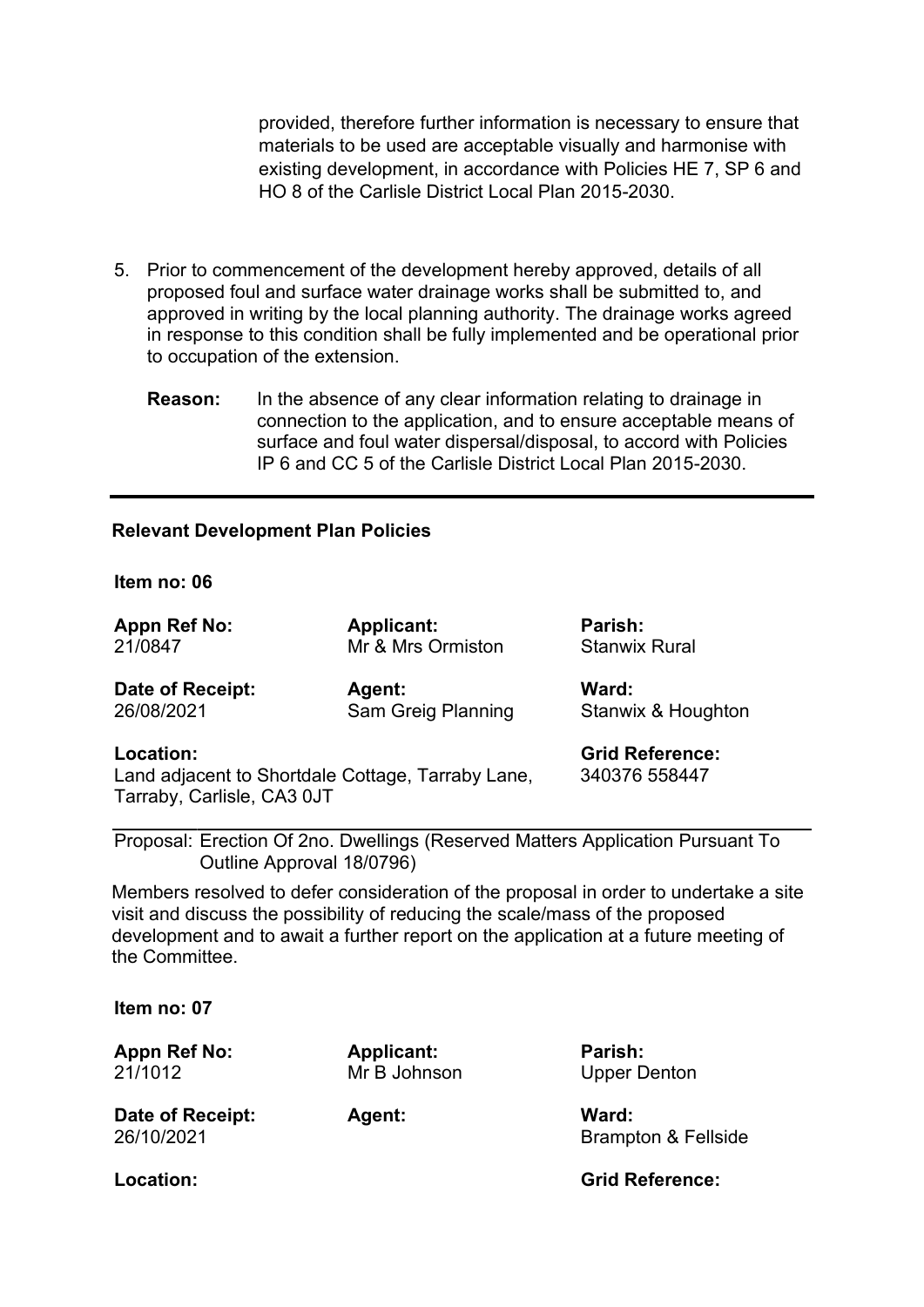Proposal: Raising Of Eastern Property Walls By 2.8m To Match Existing First Floor Extension; Erection Of New Gable Roof, First Floor Bedroom & Bathroom

## Grant Permission

- 1. The development shall be begun not later than the expiration of 3 years beginning with the date of the grant of this permission.
	- **Reason:** In accordance with the provisions of Section 91 of the Town and Country Planning Act 1990 (as amended by Section 51 of the Planning and Compulsory Purchase Act 2004).
- 2. The development shall be undertaken in strict accordance with the approved documents for this Planning Permission which comprise:
	- 1. the submitted planning application form received 26th October 2021;
	- 2. the site location plan received 26th October 2021;
	- 3. the block plan received 28th October 2021;
	- 4. the proposed ground floor plan received 26th October 2021;
	- 5. the proposed first floor plan received 26th October 2021;
	- 6. the proposed north elevation received 26th October 2021;
	- 7. the proposed east elevation received 26th October 2021;
	- 8. the proposed south elevation received 26th October 2021;
	- 9. the proposed west elevation received 26th October 2021;
	- 10. the Design Statement received 26th October 2021;
	- 11. the Notice of Decision;
	- 12. any such variation as may subsequently be approved in writing by the Local Planning Authority.

**Reason**: To define the permission.

## **Relevant Development Plan Policies**

**Item no: 08**

**Appn Ref No: Applicant: Parish:**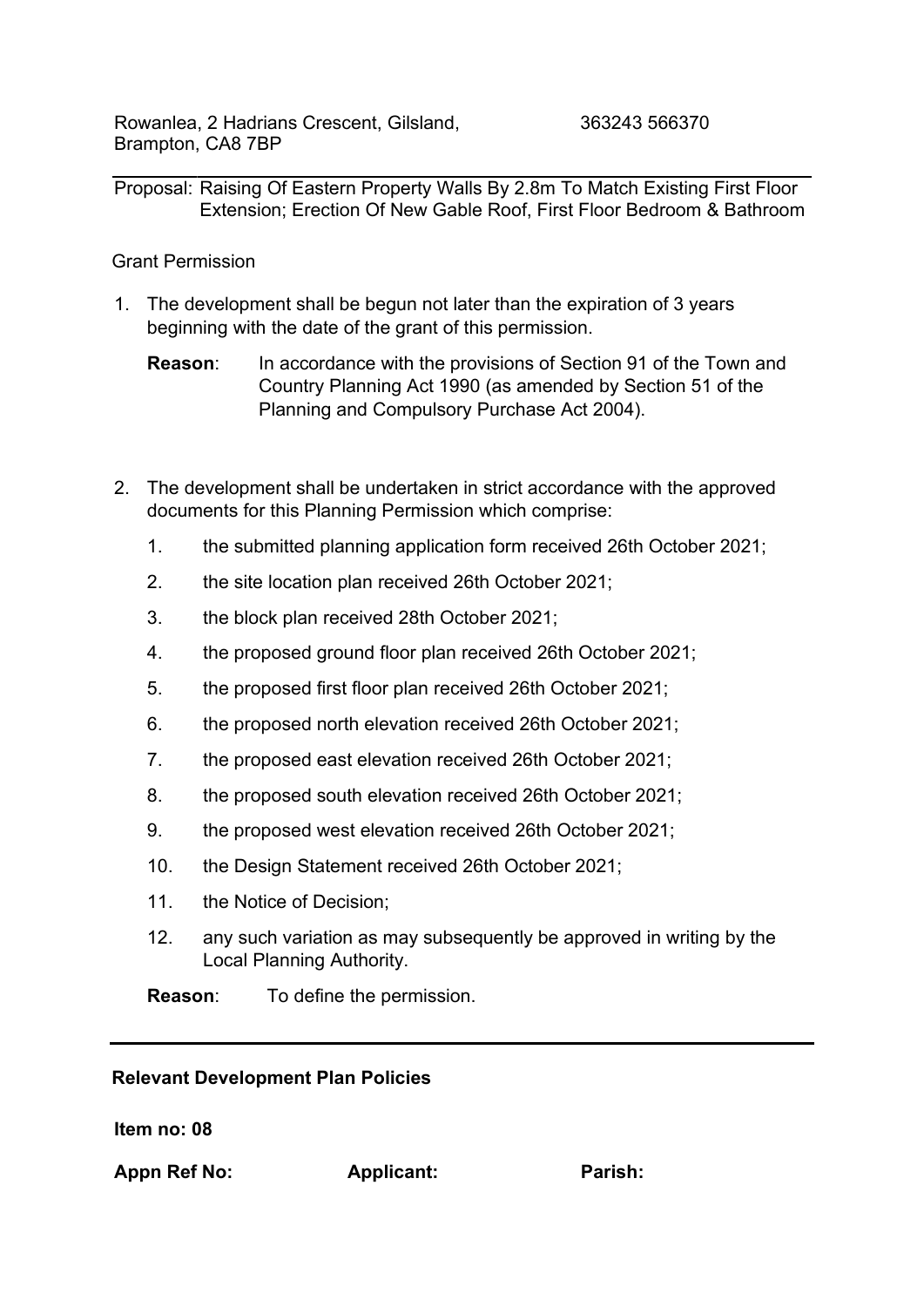| 21/0111          | <b>Eden Golf Course</b> | <b>Stanwix Rural</b> |
|------------------|-------------------------|----------------------|
| Date of Receipt: | <b>Agent:</b>           | Ward:                |
|                  |                         |                      |

05/02/2021 23:00:47 Summit Town Planning Stanwix & Houghton

**Location: Grid Reference: Grid Reference:** Eden Golf Club, Crosby on Eden, Carlisle, CA6 4RA 346605 559224

Proposal: Change Of Use Of Part Of Golf Course To Allow For Stationing Of Up To 100 Caravans

## Grant Permission

- 1. The development shall be begun not later than the expiration of 3 years beginning with the date of the grant of this permission.
	- **Reason:** In accordance with the provisions of Section 91 of the Town and Country Planning Act 1990 (as amended by Section 51 of the Planning and Compulsory Purchase Act 2004).
- 2. The development shall be undertaken in strict accordance with the approved documents for this Planning Permission which comprise:
	- 1. the submitted planning application form received 8 February 2021;
	- 2. the Site Location Plan received 8 February 2021;
	- 3. the Block Plan received 8 February 2021;
	- 4. the Floor Plan for 2 Bed Unit received 24 February 2021;
	- 5. the Elevation for 2 Bed Unit received 24 February 2021;
	- 6. the Floor Plan for 3 Bed Unit received 24 February 2021;
	- 7. the Elevation for 3 Bed Unit received 24 February 2021;
	- 8. the Outline Drainage Strategy (Drawing No. 200) received 29 June 2021;
	- 9. the Amended Drainage Strategy received 24 June 2021;
	- 10. the Landscape Design Concept received 8 February 2021;
	- 11. the Landscape Analysis received 8 February 2021;
	- 12. the Design & Access Statement 8 February 2021;
	- 13. the Flood Risk Assessment received 8 February 2021;
	- 14. the Planning Statement received 8 February 2021;
	- 15. the Transport Statement received 8 February 2021;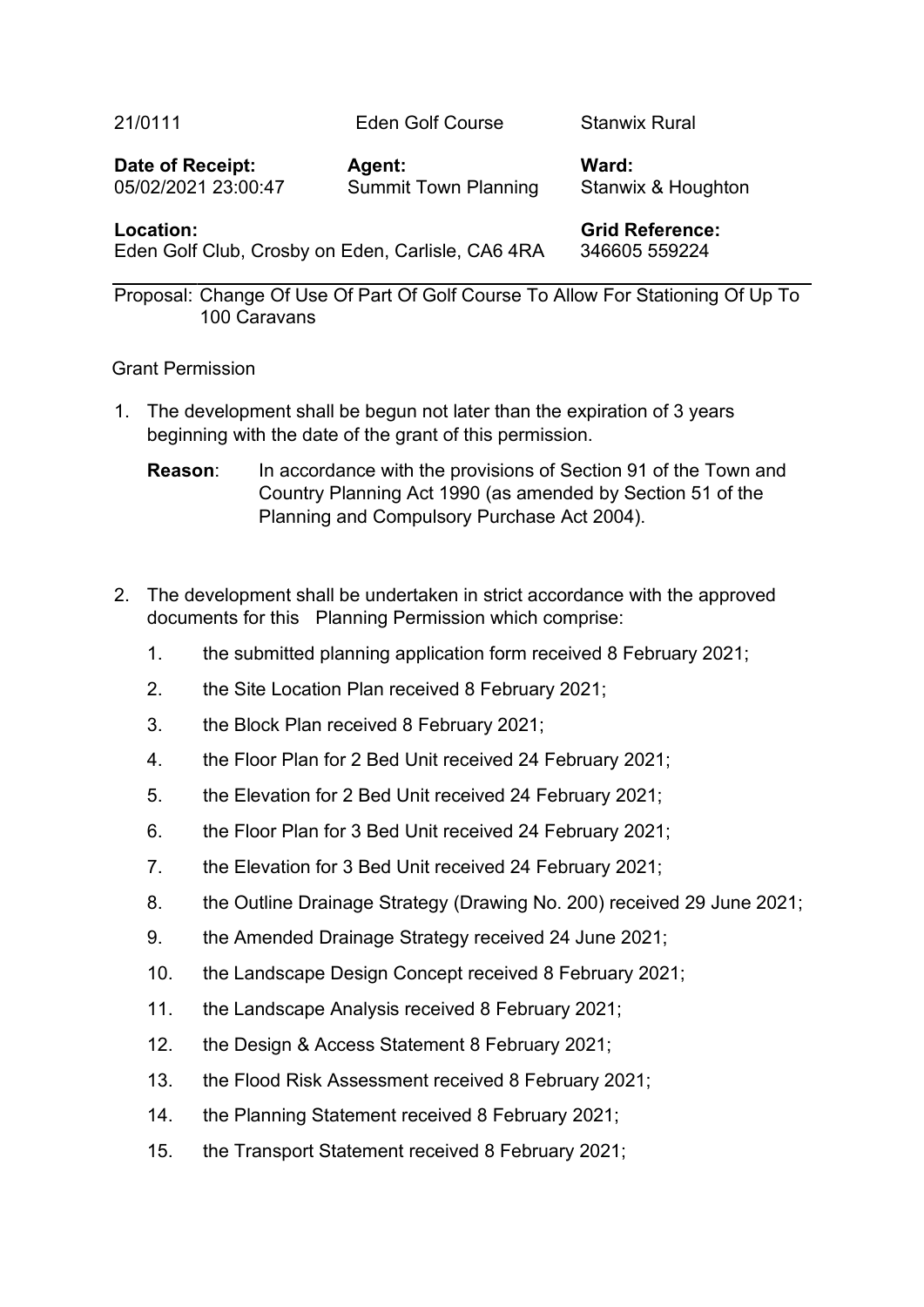- 16. the Additional Transport Information Letter received 10 June 2021;
- 17. the Desk Based Assessment & Geophysical Survey received 9 March 2021;
- 18. the Preliminary Ecological Appraisal received 15 March 2021;
- 19. the LVIA Report received 8 February 2021;
- 20. the Notice of Decision;
- 21. any such variation as may subsequently be approved in writing by the Local Planning Authority.
- **Reason**: To define the permission.
- 3. No chalet, caravan or other unit of tourism accommodation as described in the planning permission shall be occupied other than by bona fide holidaymakers, shall not be occupied for more than 28 successive days by any individual or group, and any such individual or group shall not occupy the chalet, caravan or unit as otherwise specified for more than 13 weeks in any calendar year.
	- **Reason:** To ensure that the development accords with Policy EC10 of the Carlisle District Local Plan 2015-2030, which only offers support for bona fide tourism developments and not for permanent residential accommodation.
- 4. The development/use hereby permitted shall be restricted to self-catering tourist accommodation only and shall not be occupied as permanent residential accommodation either independently or in association with the golf club within which it is situated.
	- **Reason:** To ensure that the development accords with Policy EC10 of the Carlisle District Local Plan 2015-2030, which only offers support for bona fide tourism developments and not for permanent residential accommodation.
- 5. No development shall commence within the site until the applicant has secured the implementation of a programme of archaeological work in accordance with a written scheme of investigation which has been submitted by the applicant and approved in writing by the Local Planning Authority.

This written scheme of investigation will include the following components:

- i) An archaeological evaluation:
- ii) An archaeological recording programme the scope of which will be dependent upon the results of the evaluation.

**Reason:** To afford reasonable opportunity for an examination to be made to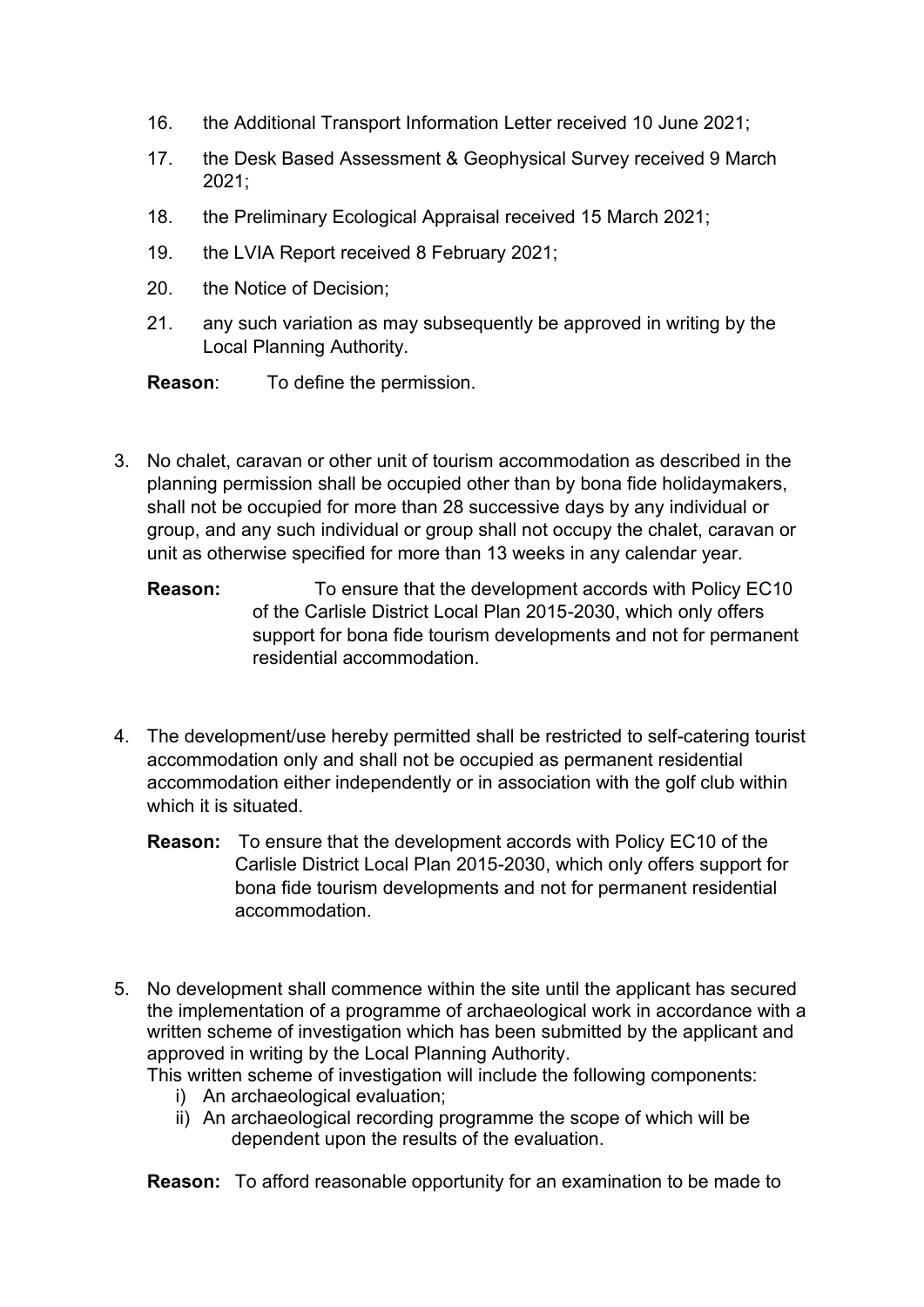determine the existence of any remains of archaeological interest within the site and for the examination and recording of such remains

- 6. Where significant archaeological remains are revealed by the programme of archaeological work, there shall be carried out within two years of the completion of that programme on site, or within such timescale as otherwise agreed in writing by the Local Planning Authority: an archaeological post-excavation assessment and analysis, the preparation of a site archive ready for deposition at a store, the completion of an archive report, and the preparation and submission of a report of the results for publication in a suitable specialist journal.
	- **Reason:** T*o* ensure that a permanent and publicly-accessible record is made of the archaeological remains that have been disturbed by the development.
- 7. Before any development is commenced on the site, including site works of any description, a protective fence in accordance with Fig. 2 in B.S. 5837: 2012 shall be erected around the trees and hedges to be retained at the extent of the Root Protection Area as calculated using the formula set out in B.S. 5837. Within the areas fenced off no fires shall be lit, the existing ground level shall be neither raised nor lowered, and no materials, temporary buildings or surplus soil of any kind shall be placed or stored thereon. The fence shall thereafter be retained at all times during construction works on the site.
	- **Reason:** In order to ensure that adequate protection is afforded to all trees/hedges to be retained on site in support of Policies SP6 and GI6 of the Carlisle District Local Plan 2015-2030.
- 8. All planting, seeding or turfing comprised in the approved details of landscaping shall be carried out within a timeframe that has first been submitted to and approved in writing by the local planning authority and maintained thereafter in accordance with maintenance measures identified in the approved landscaping scheme. Any trees or plants which within a period of 5 years from the completion of the development die, are removed or become seriously damaged or diseased shall be replaced in the next planting season with others of similar size and species, unless the local planning authority gives written consent to any variation.
	- **Reason**: To ensure that a satisfactory landscaping scheme is implemented and maintained, in the interests of public and environmental amenity, in accordance with Policies SP6 and GI6 of the Carlisle District Local Plan 2015-2030.
- 9. The development shall be carried out in accordance with the mitigation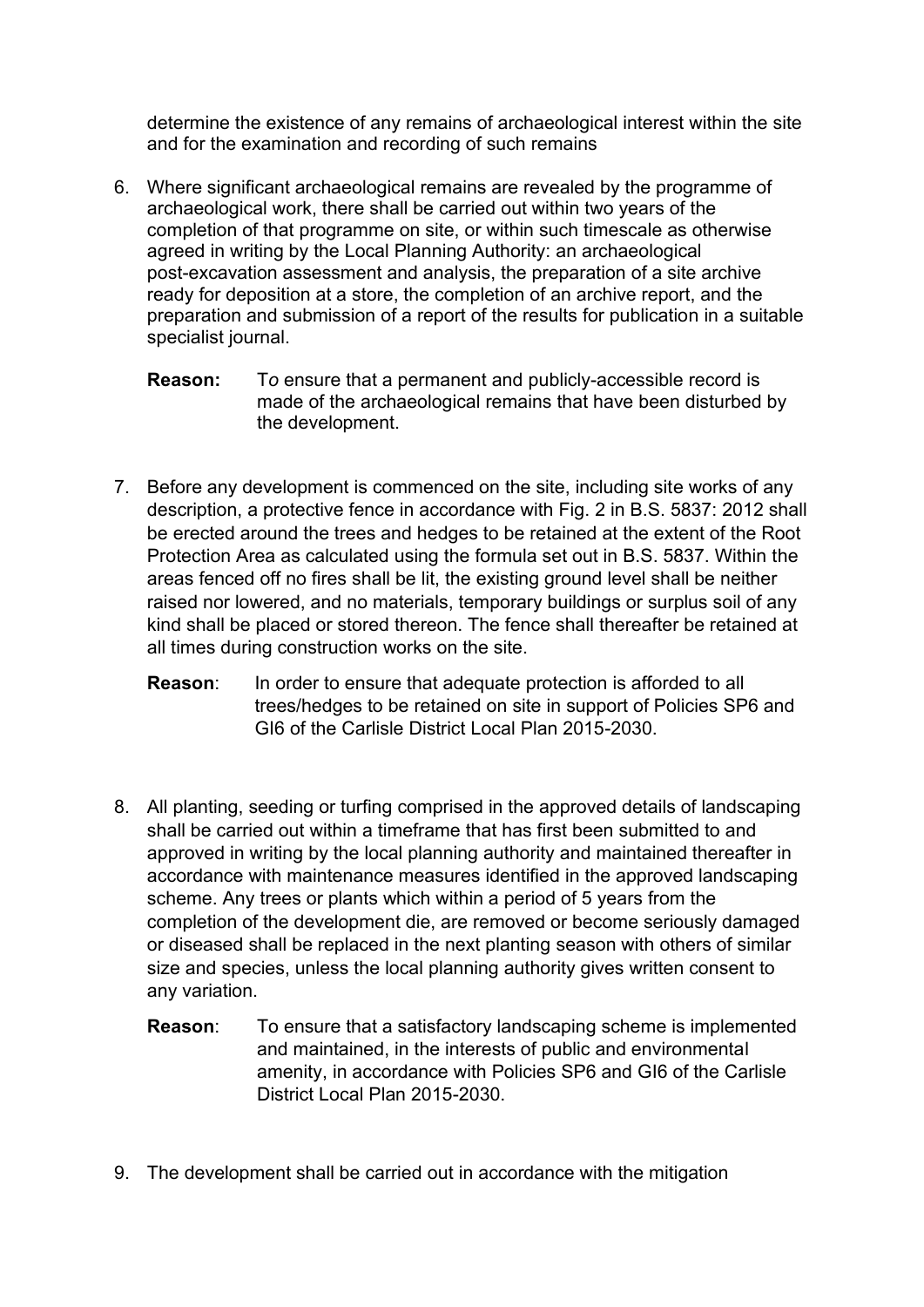measures as set out in the Hesketh Ecology Preliminary Ecological Appraisal document reference STP20PEA025.001.

**Reason:** In the interests of ecological protection and safeguarding.

10. No caravan shall be occupied until its drainage system is connected to a public sewer.

**Reason:** To ensure that adequate drainage facilities are available.

- 11. Prior to the commencement of any development, a surface water drainage scheme, based on the hierarchy of drainage options in the National Planning Practice Guidance with evidence of an assessment of the site conditions (inclusive of how the scheme shall be managed after completion) shall be submitted to and approved in writing by the Local Planning Authority. The surface water drainage scheme must be in accordance with the Non-Statutory Technical Standards for Sustainable Drainage Systems (March 2015) or any subsequent replacement national standards and unless otherwise agreed in writing by the Local Planning Authority, no surface water shall discharge to the public sewerage system either directly or indirectly. The drainage scheme submitted for approval shall also be in accordance with the principles set out in the Flood Risk Assessment & Drainage Statement dated July 2021 proposing surface water discharging to soakaways. The development shall be completed, maintained and managed in accordance with the approved details.
	- **Reason:** To promote sustainable development, secure proper drainage and to manage the risk of flooding and pollution. This condition is imposed in light of policies within the NPPF and NPPG
- 12. The development shall not commence until visibility splays providing clear visibility of 160 metres measured 2.4 metres down the centre of the access road and the nearside channel line of the carriageway edge have been provided at the junction of the access road with the county highway. Notwithstanding the provisions of the Town and Country Planning (General Permitted Development) (England) Order 2015 (or any Order revoking and re-enacting that Order) relating to permitted development, no structure, vehicle or object of any kind shall be erected, parked or placed and no trees, bushes or other plants shall be planted or be permitted to grown within the visibility splay which obstruct the visibility splays. The visibility splays shall be constructed before general development of the site commences so that construction traffic is safeguarded

## **Reason:** In the interests of highway safety, to support Local Transport Plan Policies: LD7 and LD8

13. Any existing highway fence/wall boundary shall be reduced to a height not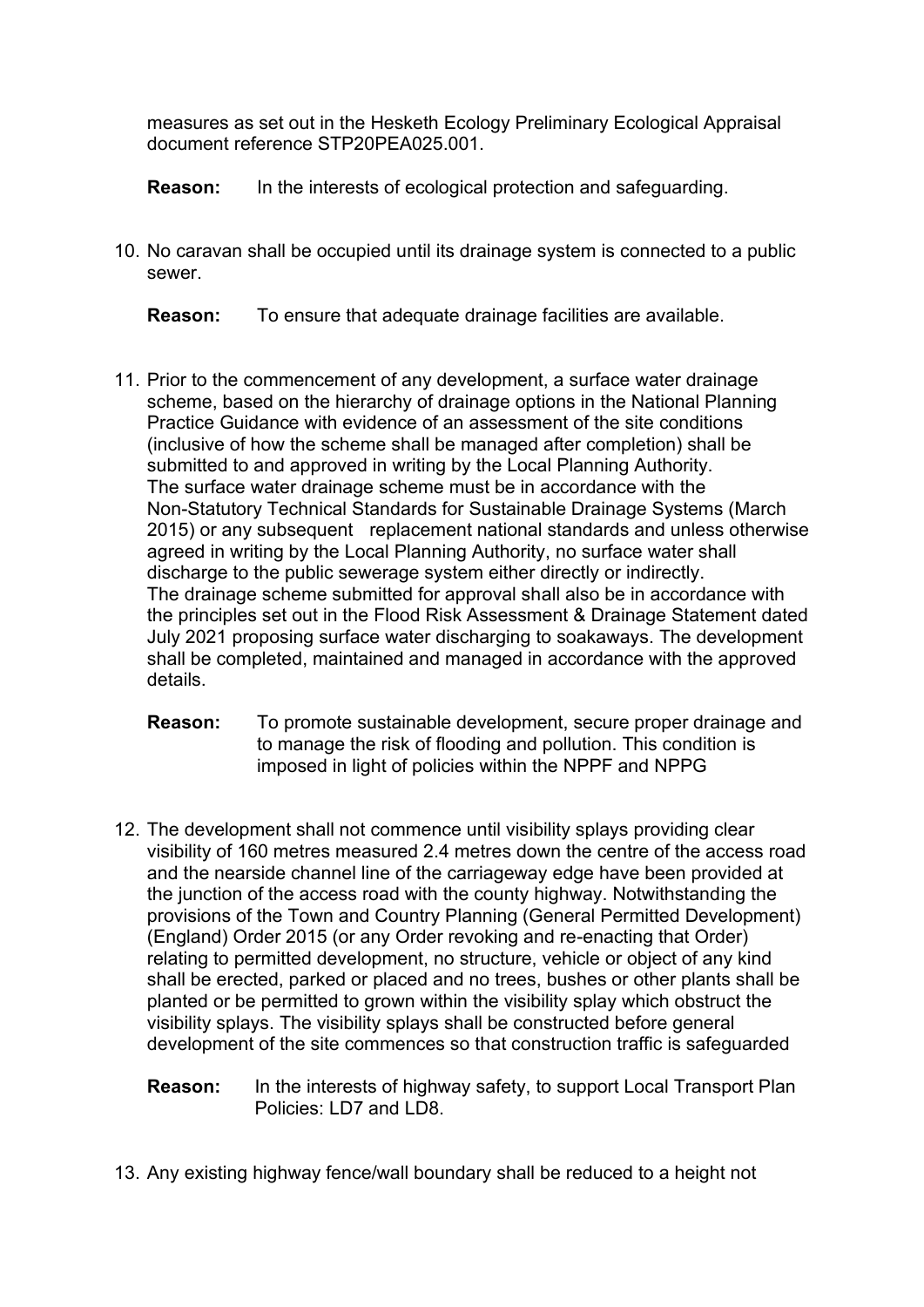exceeding 1.05m above the carriageway level of the adjacent highway in accordance with details submitted to the Local Planning Authority and which have subsequently been approved (before development commences) (before the development is brought into use) and shall not be raised to a height exceeding 1.05m thereafter.

- **Reason:** In the interests of highway safety. To support Local Transport Plan Policies LD7 and LD8
- 14. No development shall commence until a construction surface water management plan has been agreed in writing with the local planning authority.
	- **Reason:** To safeguard against flooding to surrounding sites and to safeguard against pollution of surrounding watercourses and drainage systems.
- 15. No work associated with the construction of the development hereby approved shall be carried out before 07.30 hours on weekdays and Saturdays nor after 1800 hours on weekdays and 1300 hours on Saturdays (nor at any times on Sundays or statutory holidays).
	- **Reason:** To prevent disturbance to nearby occupants in accordance with Policy CM5 of the Carlisle District Local Plan 2015-2030.
- 16. Details of satisfactory facilities to be provided for the storage and removal of refuse from the site shall be submitted to and approved by or on behalf of the local planning authority before the units are occupied. The facilities approved in response to this condition shall be provided prior to the first occupation of any part of the development and shall thereafter be retained.
	- **Reason:** In order to safeguard the environmental amenities of the area, and to accord with Policy CM5 of the Carlisle District Local Plan 2015-2030.
- 17. Development shall not commence until a Construction Traffic Management Plan has been submitted to and approved in writing by the local planning authority. The CTMP shall include details of:
	- Retained areas for vehicle parking, manoeuvring, loading and unloading for their specific purpose during the development;
	- Cleaning of site entrances and the adjacent public highway;
	- Details of proposed wheel washing facilities;
	- Construction vehicle routing;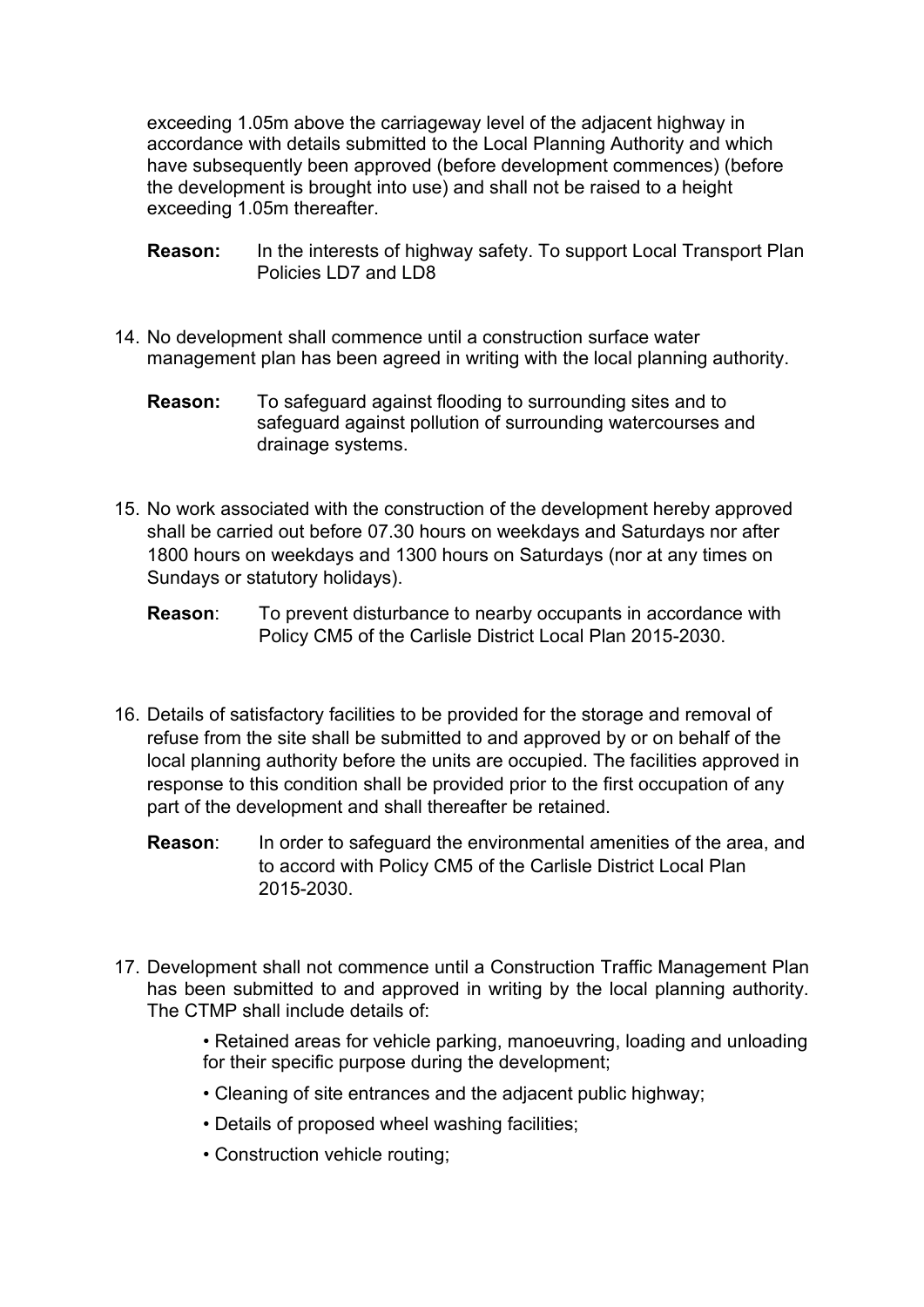• The management of junctions to and crossings of the public highway and other public rights of way/footway;

- Surface water management details during the construction phase
- **Reason**: To ensure the undertaking of the development does not adversely impact upon the fabric or operation of the local highway network and in the interests of highway and pedestrian safety and to support Local Transport Plan Policies WS3 & LD4.
- 18. Prior to the installation, details of any external lighting (including location, design and specification) to be used on site shall be agreed in writing with the LPA. The development shall then be undertaken in strict accordance with these details.
	- **Reason:** In order to ensure the development does not have an adverse impact on wildlife and minimises light pollution in accordance with Policy GI3 and CM5 of the Carlisle District Local Plan 2015-2030.
- 19. Prior to the commencement of development a Construction Environmental Management Plan (CEMP) shall be submitted to and approved by the local planning authority. The CEMP shall ensure that all construction activities are well managed to avoid harm to the River Eden environment and shall include measures to prevent pollution including materials and machinery storage, biosecurity and mitigation for the control and management of noise, fugitive dust, surface water run-off and waste.
	- **Reason:** In the interests of environmental protection in line with Policies CM5 and GI3 of the Carlisle District Local Plan 2015-2030.

#### **Relevant Development Plan Policies**

**Item no: 09**

**Appn Ref No: Applicant: Parish:**  21/0762 Mr Walker Stanwix Rural

Date of Receipt: Agent: Ward: 29/07/2021 13:00:42 Summit Town Planning Stanwix & Houghton

The Park, Rickerby, Carlisle, CA3 9AA 341488 556916

**Location: Grid Reference:** 

Proposal: Change Of Use Of Barns From Residential Use In Association With The Park To Provide 2no. Dwellings

Members resolved to defer consideration of the proposal in order to undertake a site visit and to await a further report on the application at a future meeting of the